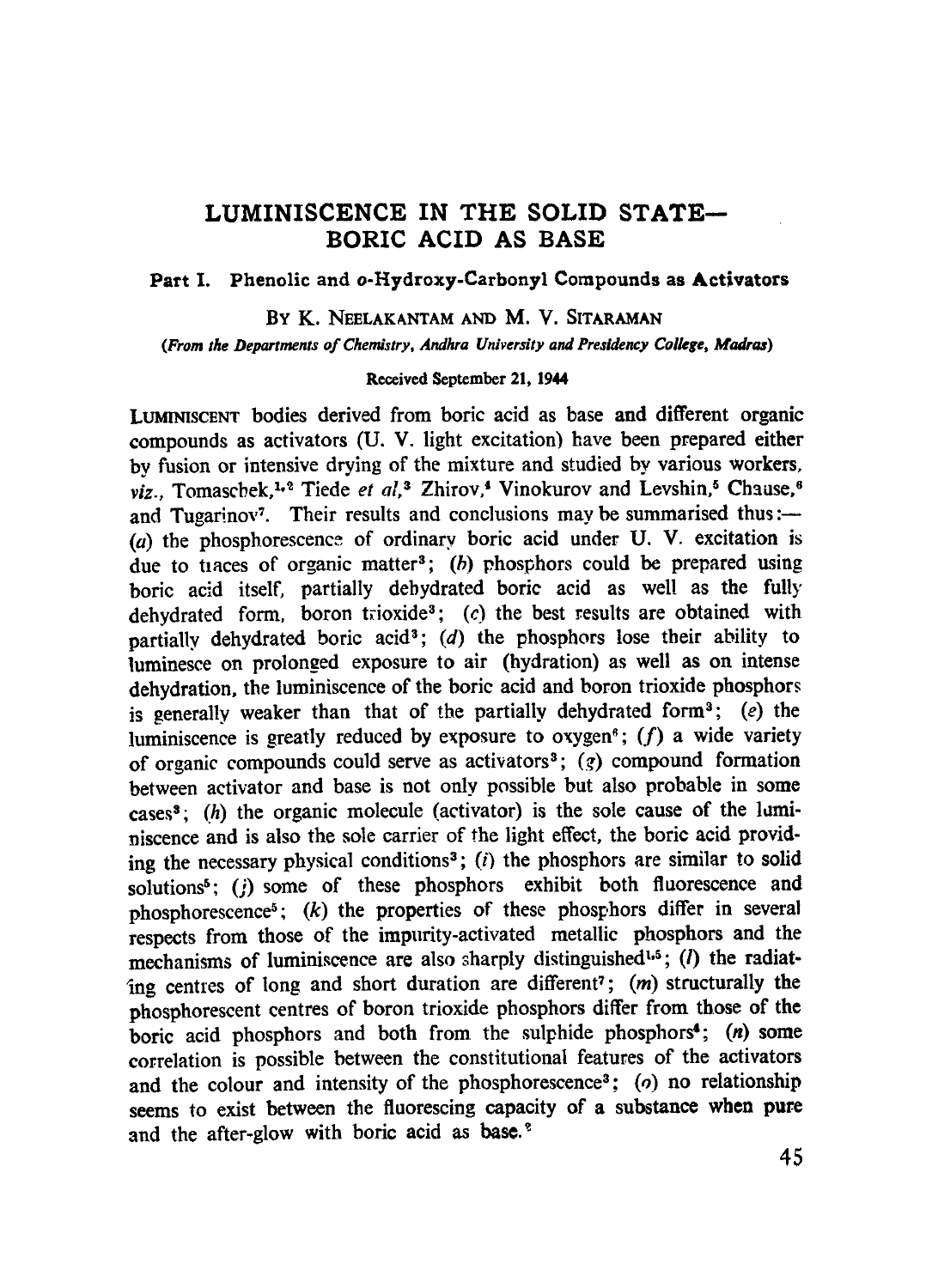### 46 K. Neelakantam and M. V. Sitaraman

Neelakantam *et ol*.<sup>8</sup> recently reported that boric acid activated the fluorescence of various types of o-hydroxy-carbonyl compounds dissolved in concentrated sulphuric acid. This activation consisted of a marked intensification of the fluorescence exhibited by them in daylight or under filtered U.V. light. In several cases fluorescence appeared only on the addition of boric acid, the solutions  $(H_2SO_4)$  of the compounds themselves being non-fluorescent. This effect was shown to be characteristic of  $\rho$ hydroxy-carbonyl compounds. and no such intensification was observed with phenolic compounds. Some *o*-hydroxy-carbonyl compounds, however, gave negative results. No phosphorescence was noticed in any case under the experimental conditions adopted. Perhaps such effects could not be expected under these conditions since phosphorescence is generally confined to the solid state, although it may appear if the viscosity is very high.<sup>9</sup> The mechanism of this "fluorescence effect" is not clear but Neelakantam *et al.,* assumed the formation of a chelate boron compound in the following manner :—



 $(R = H, OH, OCH<sub>3</sub>$  or alkyl.)

The function of the sulphuric acid is obviously that of a dehydrating agent and it has been shown that with resacetophenone, this acid could be replaced by phosphoric acid.<sup>8</sup> Dehydration, could also be effected by fusion of the boric acid and the organic compound together and consequently it is of interest to determine if such fluorescence intensification (activation) occurred in the solid state also. This investigation, however, could not he undertaken for want of facilities at present for measurement of the relative intensities of fluorescence of the organic compound with and without the activating boric acid.

The work of Tomaschek, Tiede *et al.,* and others *(loc. cit.)* showed that several kinds of organic molecules activated the phosphorescence of boric acid under U.V. excitation. In the comprehensive investigation of Tiede *et al.* the relative intensities (qualitatively) of phosphorescence with different activators are recorded but not the duration of after-glow in each case. These authors found that generally the after-glow period does not exceed two minutes, the greatest diminution in intensity being observed during the first thirty seconds. The data, however, are insufficient to enable a distinction to be drawn regarding the relative efficiencies of different types of com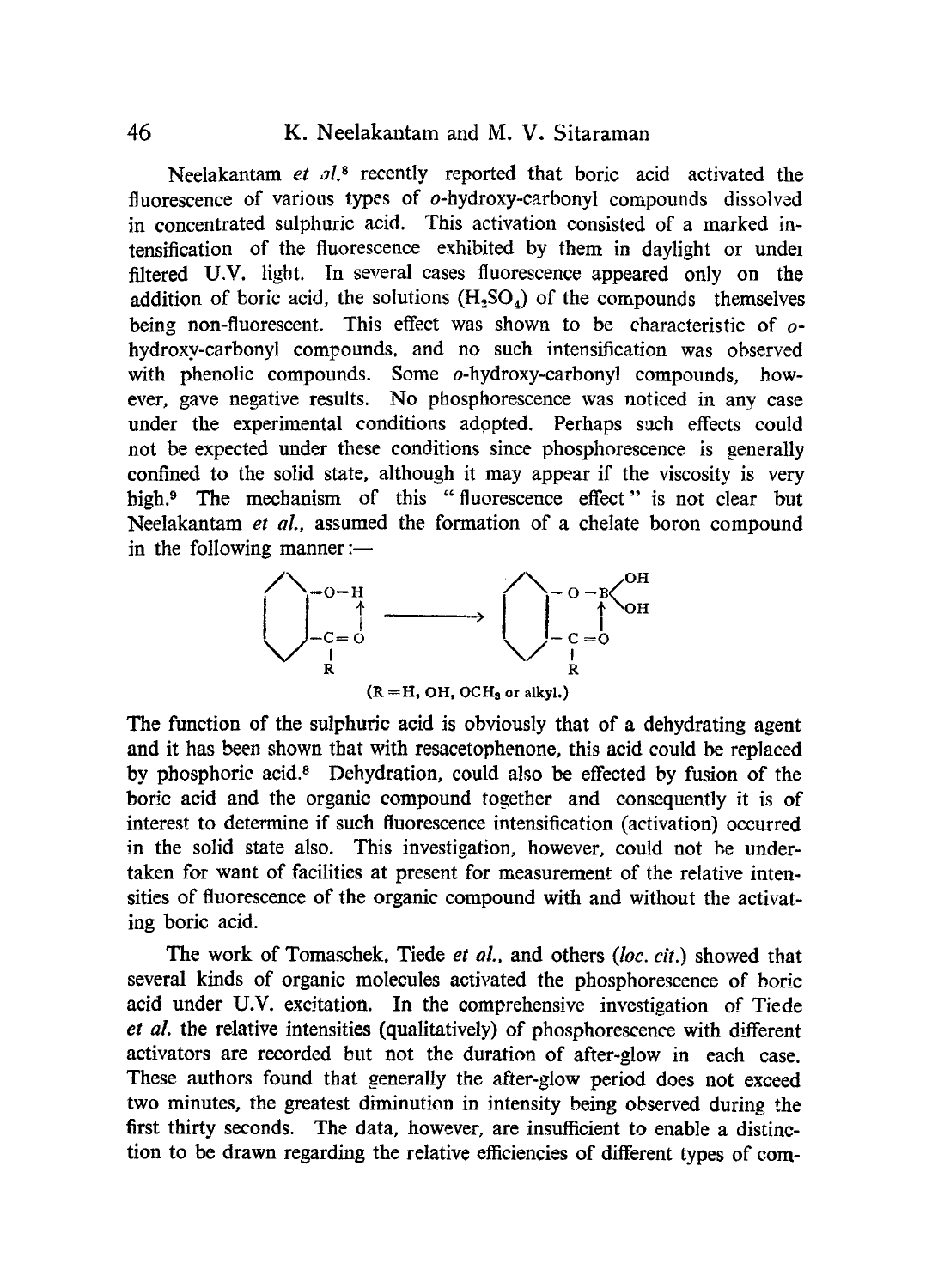pounds as activators, efficiency being determined by both intensity and duration. As has already been stated these authors considered that in several cases it was not only possible but also probable that the activators reacted with the base (boric acid) to form compounds.<sup>3</sup> Boric acid reacts with phenolic compounds forming simple esters and with o-hydroxy-carbonyl compounds chelate structures. Further, in the free state the latter compounds are generally chelated (intramolecular hydrogen bond) whereas with the former intermolecular hydrogen bond formation is the general rule. Since the organic molecule is regarded as the sole carrier of the light effect, the boric acid providing only the necessary physical conditions, $<sup>3</sup>$  it is of interest to enquire</sup> if any difference in luminiscence is exhibited by the two different structures. Such a study would throw light on the mechanism of the luminiscence. It may be pointed out here that in the " fluorescence effect" of Neelakantam *et al.* the simple phenolic compounds behaved differently from the o-hydroxy-carbonyl compounds, though chemical reaction with boric acid is possible in both cases. In view of the close relationship of fluorescence and phosphorescence both of which are probably phases of the same phenomenon, the present investigation has been undertaken with a view to compare the relative efficiencies of the phenols and phenolic compounds on the one hand and o-hydroxy-carbonyl compounds on the other as activators of phosphorescence of boric acid under U.V. excitation. The examination is purely qualitative. Further, Tomaschek<sup>2</sup> stated that generally no relationship seems to exist between fluorescing capacity of a substance and the after-glow of the phosphor prepared with boric acid as base, *i.e.,* its efficiency as an activator. In this investigation, therefore, the authors noted the fluorescence of the activator as well as that of the luminiscent product to verify this statement.

Tiede *et a1. <sup>3</sup>* reported the best results obtaind in the several cases after a series of experiments with each activator under different conditions. In order that the results may be comparable, the present authors adopted the same procedure in all cases.

The present investigation has been carried out using various types of hydroxy-carbonyl compounds, those in which the two groups are ortho to each other as also those in which they are in other positions, and the simple phenols.

#### **EXPERIMENTAL**

*U.V. Light.—A* mercury arc enclosed in a cabinet provided with an U.V. filter which transmitted mostly in the U.V. and a little in the violetblue region was employed for exciting luminiscence. *A* small box with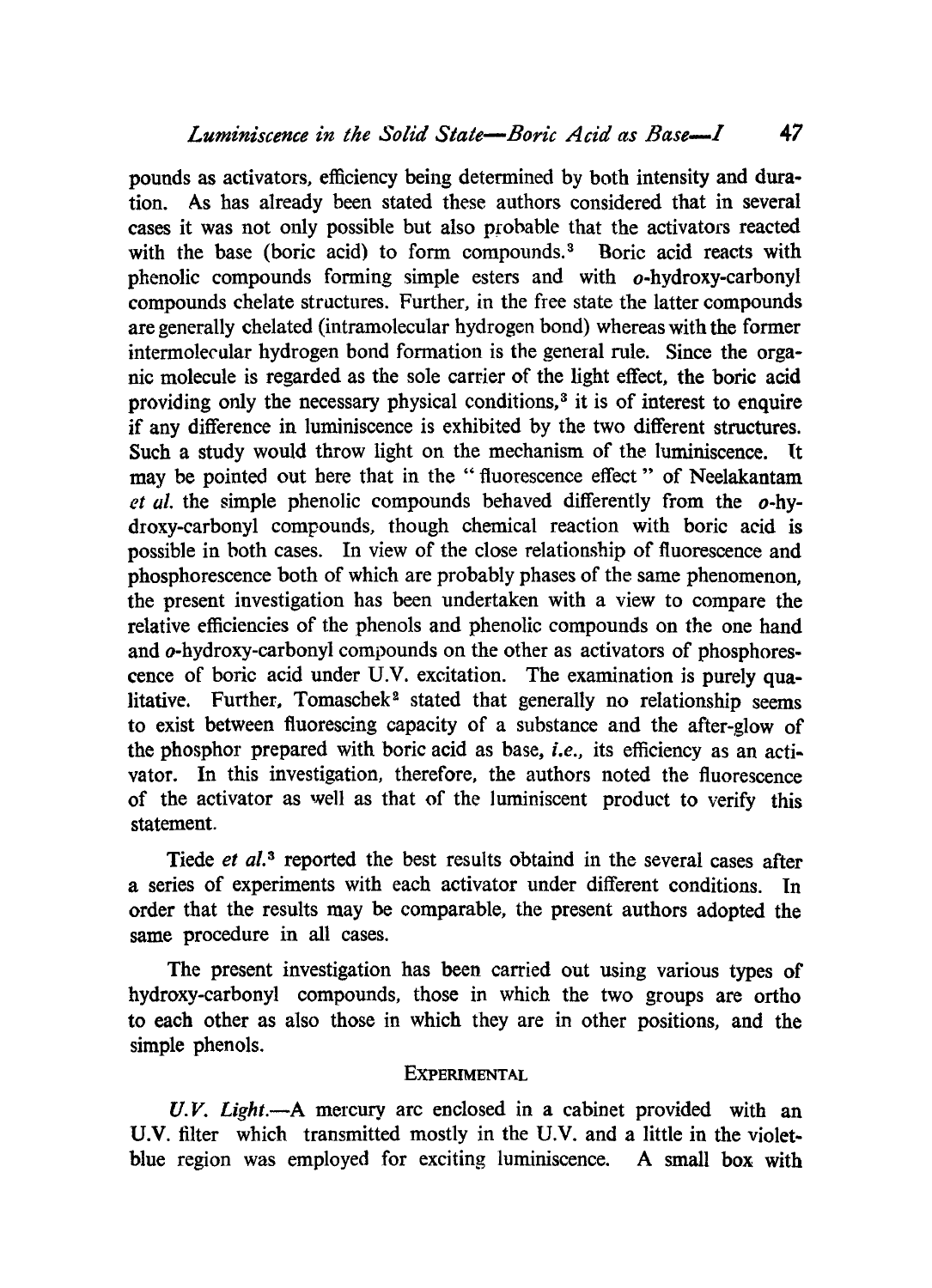darkened walls placed near the cabinet was used for observations of phosphorescence. All the observations were made in a dark room.

*Boric Acid.—A* specially purified sample of boric acid which after fusion phosphoresced very feebly after excitation under U.V. was employed as only a qualitative comparison was aimed at in this investigation.

*Soluticns.—Solutions* of the various compounds were prepared by dissolving weighed quantities in alcohol and making upto volume with the same solvent. If the substance gave a colourless solution,  $25.0$  mg., and if coloured,  $5.0$  mg., were weighed out for  $25.0$  c.c. of the solution. Aliquots ranging from  $1.0$  to  $0.01$  cc. were measured out by means of a graduated  $1.0$  c.c. pipette.

*Procedure.*—Boric acid (1.0 g.) was weighed out into a silica crucible and the solution of the activator pipetted into it. In the case of the smaller volumes, a little of the pure solvent was added to moisten the whole of the solid. The contents were dried and heated gradually in an electric furnace until fusion occurred  $(200^{\circ}C)$ . As soon as the contents formed a clear melt, the crucible was taken out, rapidly cooled under an electric blower and placed in a desiccator. The melt was then powdered and placed in a previously dried glass tube which was immediately sealed. There was no visible decomposition of the organic molecule in any case.

Generally with each activator the luminiscent bodies were prepared with a series of three different concentrations, namely,  $1.0$ ,  $0.1$  and  $0.01$  mg. or  $0.2$ ,  $0.02$  and  $0.002$  mg, per  $1.0$  g. of boric acid according to the depth of colour of the solution.

The sealed tube was placed in the filtered U.V. light for one minute and immediately transferred to the box and the colour, intensity and period of after-glow determined by visual observation and with the aid of a stop• watch. Observations of relative intensities are only qualitative. The fluorescence of the activator in the solid state was examined either by exposing the solid placed on the lid of a silica crucible or in the sample tube itself to filtered U.V. light.

#### **RESULTS**

The results obtained are given in the tables at the end of the paper. The figures given in brackets under phosphorescence indicate the period of after-glow.

*Fluorescence Reaction in Sulphuric Acid.—The* method of testing adopted was as already described.<sup>8</sup>

*I -Hydroxy-2-naphthoic* acid.—Dissolved in concentrated sulphuric acid, it gave a pale yellow solution which was non-fluorescent in daylight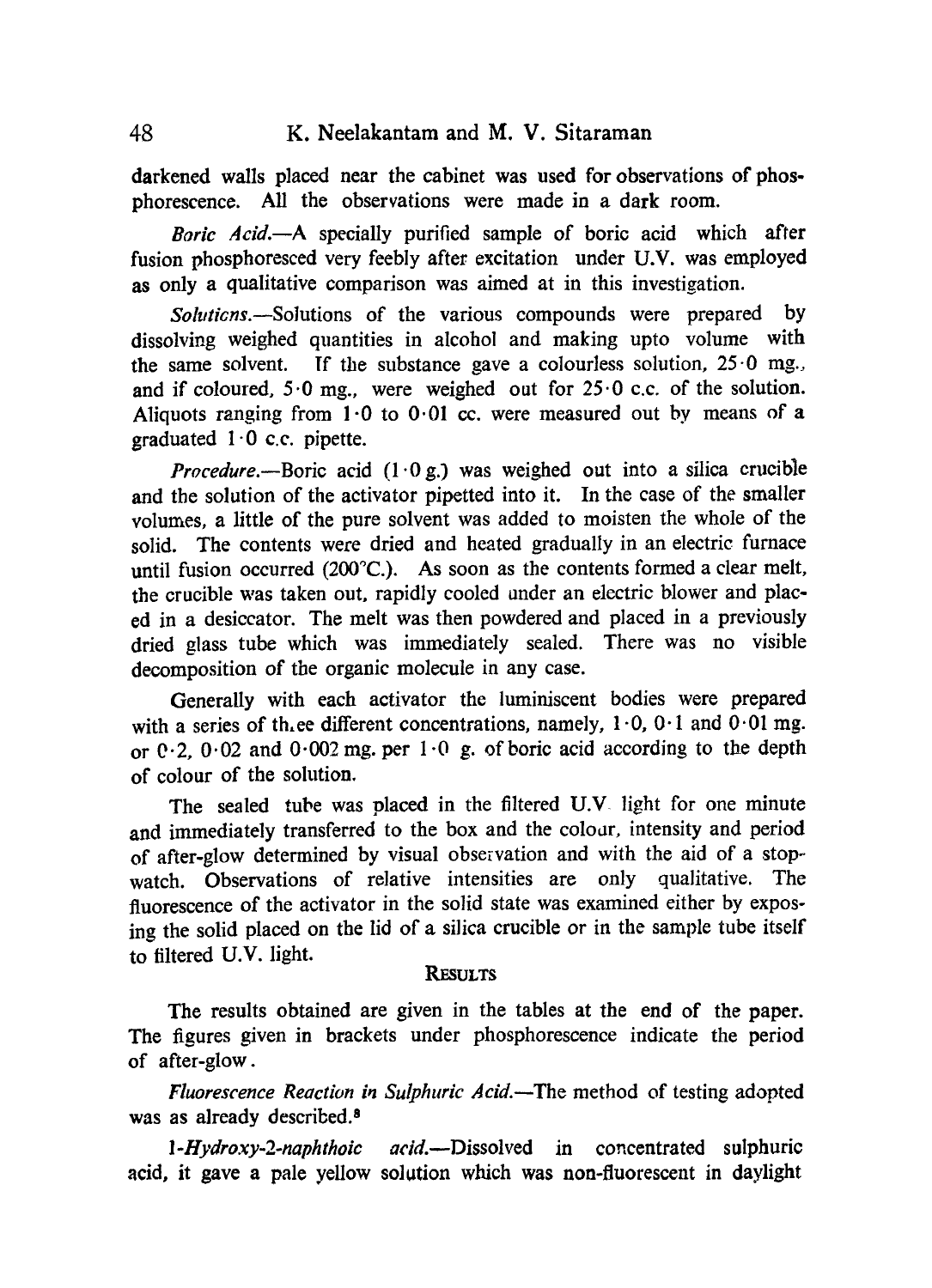but gave a bright blue fluorescence under filtered U.V. light. On the addition of boric acid it gave a pale violet fluorescence, visible in daylight itself and an intense violet fluorescence under U.V.

*2-Hydroxy-3-naphthoic acid.—In* concentrated sulphuric acid it gave a pale yellow solution with no fluorescence in daylight and a yellow fluorescence under filtered U.V. On the addition of boric acid, there was no fluorescence in daylight but under U.V. a deeper yellow fluorescence was obtained. The intensification was quite marked.

#### **DISCUSSION**

(1)The results now obtained show that generally the colour of fluorescence of the activator in the solid state and that of the luminiscent body prepared with it are different,  $i e$ ., the fluorescence occurs in different parts of the spectrum. Further an activator need not itself be fluorescent and several compounds which are themselves non-fluorescent under U.V. light do activate phosphorescence. The best phosphors are, however, obtained with some of the compounds which are markedly fluorescent, for example, the umbelliferone derivatives which fluoresce in alcoholic solution even in daylight. Even among these compounds 4: 8-dimethylumbelliferone which is non-fluorescent both in the solid state under U.V. and in alcoholic solution in daylight gives as good results as 4-methyl-umhelliferone which possesses a deep violet fluorescence both in the solid state under U.V. and in alcoholic solution in daylight. Thus there seems to be no relationship between the fluorescing capacity of the activator and its ability to activate phosphorescence. This conclusion is in agreement with the statement of Tomaschek.<sup>2</sup>

(2) There seems to be no marked distinction as activators between the o-hydroxy-caibonyl compounds on the one hand and the simple phenols, and hydroxy-carbonyl compounds in which the two groups are not in ortho positions on the other. Umbelliferone and its derivatives which do not contain the o-hydroxy-carbonyl group yield the best phosphors both as regards intensity of phosphorescence as well as duration of after-glow. Of the compounds containing this group only 1-hydroxy-2-naphthoic acid yields similar results and the rest behave as do the simple phenols. It may be recalled that a marked distinction exists as regards intensification of fluorescence in sulphuric acid solution brought about by the addition of boric acid between the two classes, the phenols and o-hydroxy-carbonyl compounds. Thus there is no parallelism between phosphorescence activation and the intensification of fluorescence with boric acid.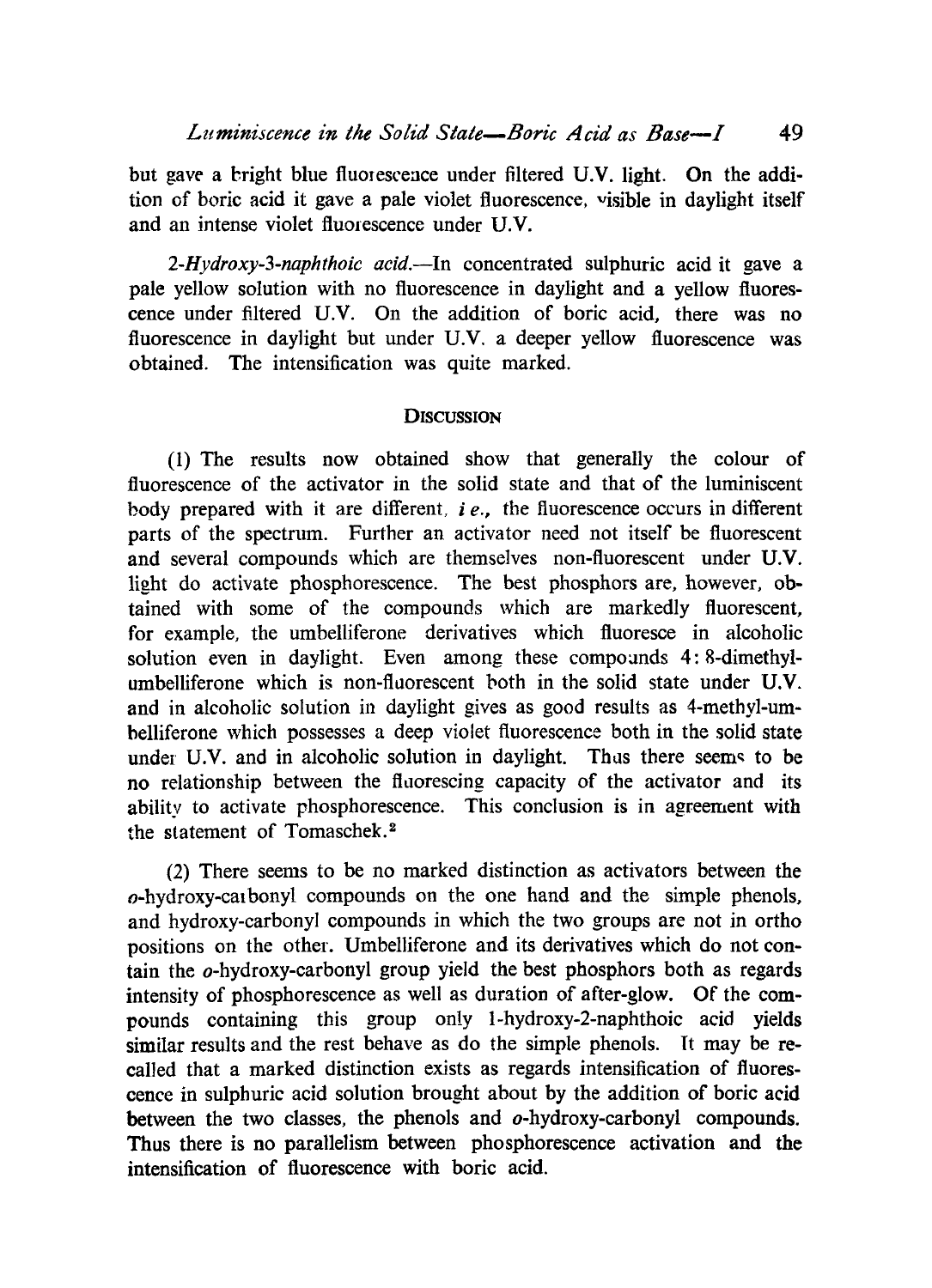## 50 K. Neelakantam and M. V. Sitaraman

(3) Tiede and others have shown that phosphorescence can also be activated by hydrocarbons which can form no compounds with boric acid. Tiede *et al.,* however postulated that with certain other types of activators chemical reaction with boric acid is not only possible but also probable. The results reported now, however, can be interpreted in three different ways, *viz., (a)* assuming chemical reaction to occur, the type of compound formed, chelate or ester, does not have much effect on the luminiscence.  $(b)$  no chelate boron compounds are formed by the o-hydroxy-carbonyl compounds with boric acid in the molten state so that both phenols and these compounds yield ester-like compounds and hence behave similarly, and (c) compound formation is not an important factor in activation. The evidence for the postulate of Tiede is based on analogy with the formation of pyroboracetate complexes in acetic anhydride solutions suggested by Dimroth *et al.,* and the mixed anhydrides of boric acid with organic acids reported by Pictet.<sup>12</sup> To explain the colour changes which occur when many  $\alpha$ hydroxy-anthraquinones dissolved in sulphuric acid are treated with boric acid, Feigl and Krumholz<sup>13</sup> assumed the formation of inner-complex (chelate) compounds. Neelakantam *et al.<sup>8</sup>* have also assumed the formation of the chelate structures to explain the " fluorescence effect ". The available evidence, however, is scanty and hence no definite conclusion could be drawn regarding the relationship between the type of compound formed and its effect on activation of luminiscence.

(4) Generally the intensity of phosphorescence diminishes with decreasing concentration of activator but the period of after-glow increases. With umbelliferone and its derivatives as well as 1-hydroxy-2-naphthoic acid both intensity and after-glow period diminish with decreasing concentration of activator. It is remarkable that all these compounds are also strong activators. When the phosphorescent preparations with these activators were exposed to filtered U.V., both fluorescence and phosphorescence were found to occur simultaneously; while the exposed part fluoresced, phosphorescence occurred from the portions not directly exposed to the light.

(5) As has been stated already the umbelliferone derivatives gave the best phosphors. In this connection it is of interest to note that some of the best known examples of organic compounds which fluoresce in daylight in the solid state itself are coumarin derivatives (Seshadri *et al.'°).* Thus it appears that the  $\alpha$ -pyrone structure possesses marked luminescence capacity.

(6) An interesting observation is the difference in behaviour of 1-bydroxy-2-naphthoic acid and 2-hydroxy-3-naphthoic acid as activators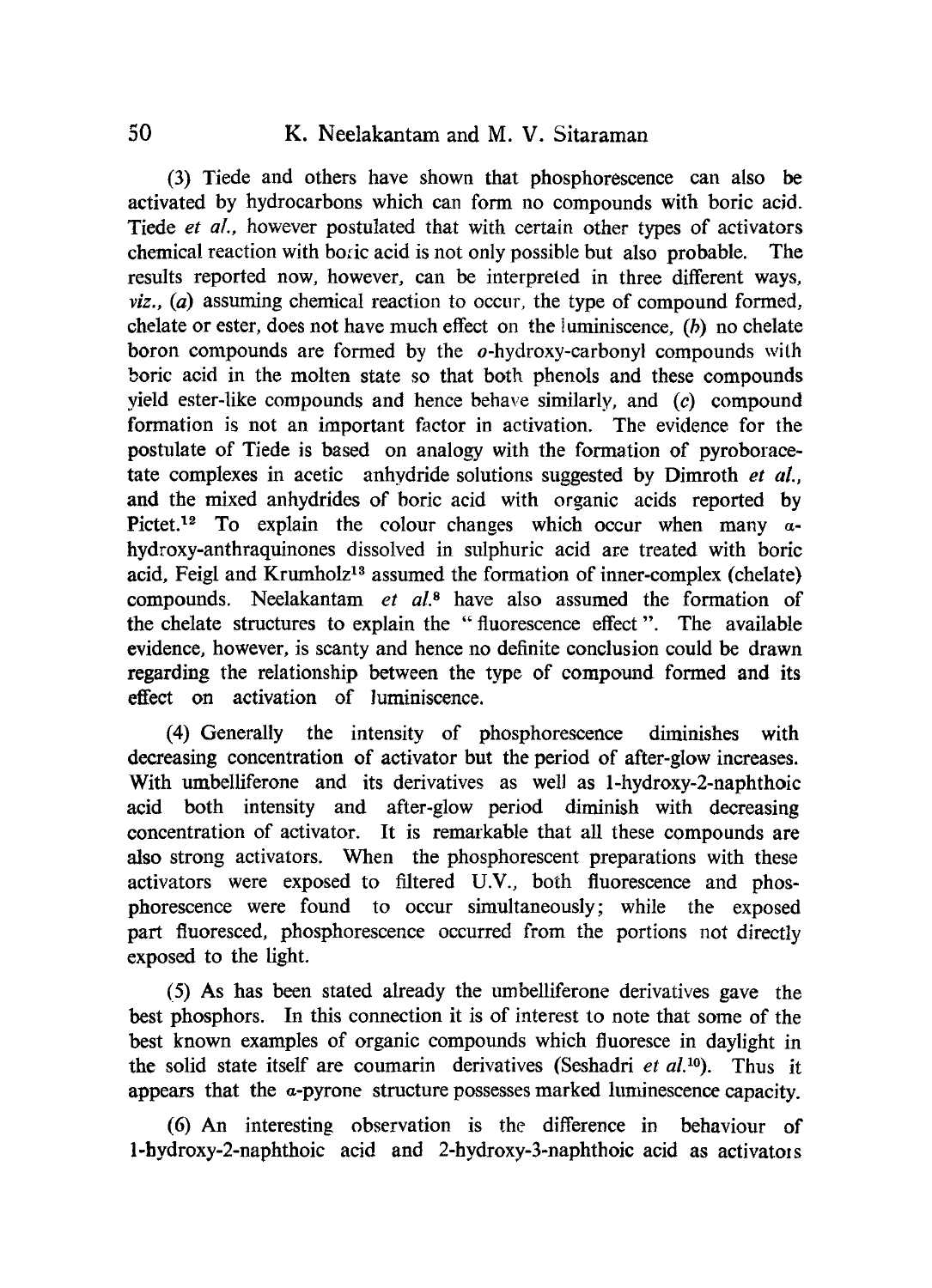of phosphorescence of boric acid. While the former is a powerful activator the latter is weak in this respect. Tiede also reported similar results with these two compounds. Since both of them contain a hydroxyl ortho to the carbonyl group and are closely related, they may be expected to behave similarly. Both compounds in fact behave similarly in the fluorescence reaction and resemble other o-hydroxy-carbonyl compounds in this respect but they differ markedly as activators of phosphorescence. An examination of their constitutions, however, indicates that an explanation may be offered on the following lines :—According to current ideas the double bonds of naphthalene are not free to migrate and at least in one part of the molecule they are fixed, as shown below:-- /\/



1-hydroxy-2-naphthoic acid and 2-hydroxy-3-naphthoic acid then have the respective structures I and II shown below :—



It is well known that molecules which readily form chelate rings with hydrogen or metals contain the group:  $-C$  (OH)  $= C$  -CO- $^{14}$  Structure (I) contains this group but not (II) and this explains the difference. Should this be the sole cause of the difference in activating ability then it indicates some connection between ability to form an intra-molecular hydrogen bond and activation. There is evidence for the existence of both inter- and intramolecular hydrogen bonds in the solid state.<sup>15</sup> Further it is known that even when the molecule contains the  $-C(OH) = C-CO$  group. hydrogen bond (chelate) formation may be impossible for steric reasons.<sup>14</sup> Perhaps this explains the differences among themselves of o-hydroxy-carbonyl compounds as activators. It may be pointed out in this connection that even in the "fluorescence test " some of these compounds give a negative reaction. However, the evidence available at present is not sufficient to arrive at any definite conclusion.

The authors wish to express their grateful thanks to Professors **B. B.** Dey and T. R. Seshadri for their kind interest in this work and valuable discussions.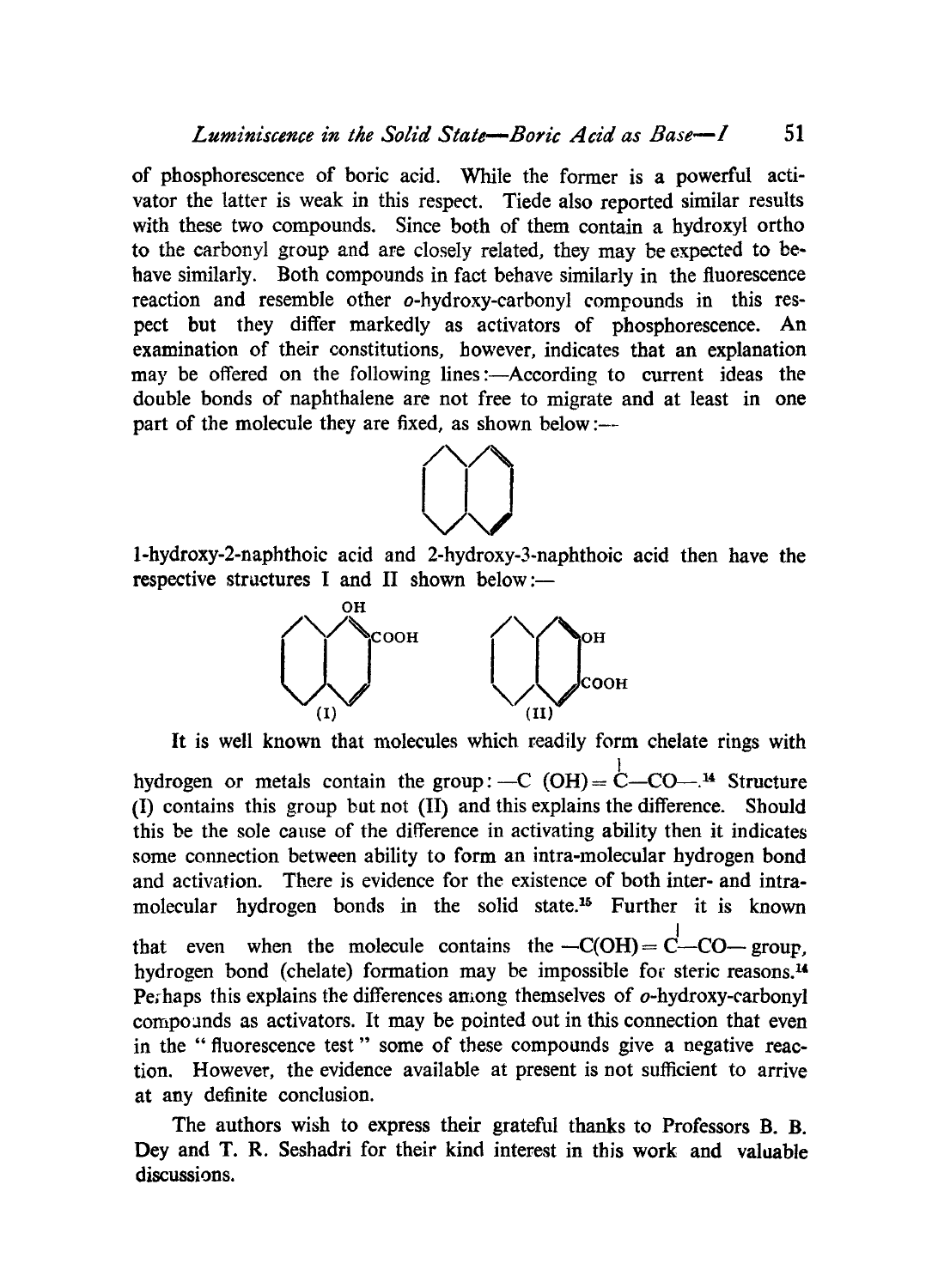|            |                                                          | Intensity of<br>Phosphore-<br>scence | <b>Activator</b><br>$1.0 \, mg.$ | Moderately<br>Strong                                                                               | strong<br>Weak                                    | Very weak             | ġ                                        | ġ                     | g                                      | දු                                          | Weak                            | Moderately                            | strong<br>g<br>ġ.                                                                   | Weak                                | Very strong                     | Very weak             | ġ.                             |
|------------|----------------------------------------------------------|--------------------------------------|----------------------------------|----------------------------------------------------------------------------------------------------|---------------------------------------------------|-----------------------|------------------------------------------|-----------------------|----------------------------------------|---------------------------------------------|---------------------------------|---------------------------------------|-------------------------------------------------------------------------------------|-------------------------------------|---------------------------------|-----------------------|--------------------------------|
|            |                                                          | $0.01$ mg                            | Phosphore-<br>scence             | Blue (10)<br>Bluish                                                                                | $\frac{\text{green (10)}}{\text{Light blue}}$ (9) |                       | (10)                                     | Yellow (10)           | yellow (12)<br>Light                   | 2(11)                                       | (11)                            | (10)                                  | Blue (14)<br>$\ddot{\cdot}$                                                         | Pale blue<br>$\widehat{a}$          | yellow (15)<br>Greenish         | Yellow (10)           | Light blue<br>(10)             |
| −<br>TABLE |                                                          |                                      | Fluore-<br>scence                | Bluish<br>Blue                                                                                     | Light blue<br>green                               | $\ddot{\cdot}$        | Ž                                        | Pale yellow           | ž                                      | Ž                                           | $\overline{\tilde{\mathbf{z}}}$ | Ž                                     | 艺                                                                                   | $\bar{\bar{z}}$                     | Light<br>violet blue            | Green                 | ž                              |
|            |                                                          |                                      | Phosphore-<br>scence             | Blue (7)<br>Bluish                                                                                 | green (10)<br>Light blue<br>$\frac{1}{2}$         | Yellowish             | green(12)<br>Light blue<br>$\widehat{e}$ | Yellow <sup>(9)</sup> | yellow (11)<br>Light                   | yellow (10)<br>Very light<br>greenish       | Green(11)                       | Blue (9)                              | blue $(14)$<br>do. (12)<br>Greenish                                                 | Blue(8)                             | yellow (20)<br>Greenish         | Yellow (8)            | $Light blue$<br>(9)            |
|            | Luminiscence (U.V. Excitation)                           | $0.1$ mg.                            | Fluore-<br>scence                | Bluish<br>Blue                                                                                     | Light blue<br>green                               | Yellowish             | green<br>Light blue                      | Light                 | orange<br>yellow<br>yellow<br>Light    | Very light<br>greenish<br>yellow            | Green                           | <b>Blue</b>                           | Violet<br>ತ್ರ                                                                       | <b>Blue</b>                         | Violet<br>blue                  | Green                 | Light blue                     |
|            |                                                          | $1.0$ mg.                            | Phosphore-<br>scence             | Green (10)<br>Blue (5)                                                                             | Yellow <sub>(7)</sub>                             | Yellowish             | Yellow (5)<br>green (5)                  | $\epsilon$<br>ġ       | yellow (7)<br>Light                    | yellow (6)<br>greenish<br>Light             | Green (10)                      | $Bl$ ue (7)                           | do. (10)<br>Greenish                                                                | blue(12)<br>Blue (6)                | yellow (25)<br>greenish<br>Deep | Yellow (6)            | $Light blue$ $(8)$             |
|            |                                                          |                                      | Fluore-<br>scence                | Green<br>Blue                                                                                      | Yellow                                            | Yellowish             | green<br>Yellow                          | ġ                     | Orange-<br>yellow                      | greenish<br>yellow<br>Light                 | Pale green                      | Blue                                  | Violet<br>န္ဒ                                                                       | Blue                                | violet blue<br>Deep             | Green                 | Light blue                     |
|            | Excitation)<br>scence of<br>Activator<br>Fluore-<br>iv.p |                                      |                                  | Dull yellow<br>Green                                                                               | Greenish-                                         | Dull yellow<br>yellow | $\bar{z}$                                | Yellow                | Dull yellow                            | ġ                                           | Deep yellow                     | ġ                                     | Deep blue<br>ġ                                                                      | Light blue                          | Deep blue                       | yellow<br>Lemon       | Violet blue                    |
|            |                                                          | Activator                            |                                  | Ţ<br>$\ddot{\cdot}$<br>honyl<br>y-Resacetophenone<br>compounds<br>Resacetophenone<br>0-Hydroxy-car | î<br>w-Methoxy-                                   | Phloracetophenone     | g-Resorcylic aldehyde                    | t,<br>3-methyl-       | ucin-<br>Benzoyl-phlorogly<br>aldehyde | Methyl-2: 4-dihydroxy-3-<br>formyl benzoate | 7-Hydroxycoumarin-8-            | hoxy-<br>7-Hydroxy-3-metl<br>aldehyde | $\ddot{\cdot}$<br>÷<br>flavone-8-aldehyde<br>Sulphosalicylic acid<br>Salicylic acid | $\ddot{\cdot}$<br>g-Resorcylic acid | 1-Hydroxy-2-naphthoic<br>acid   | 2-Hydroxy-3-naphthoic | Ξ<br>Ethyl orsellinate<br>acid |
|            |                                                          | $\hat{\mathbf{z}}$                   |                                  | - 2                                                                                                | w                                                 | 4                     | n                                        | o                     | r                                      | œ                                           | ຸ                               | ≘                                     | $\Xi$ $\Xi$                                                                         | $\mathbf{r}$                        | Î                               | $\tilde{a}$           | $\tilde{a}$                    |

## K. Neelakantam and M. V. Sitaraman

 $52$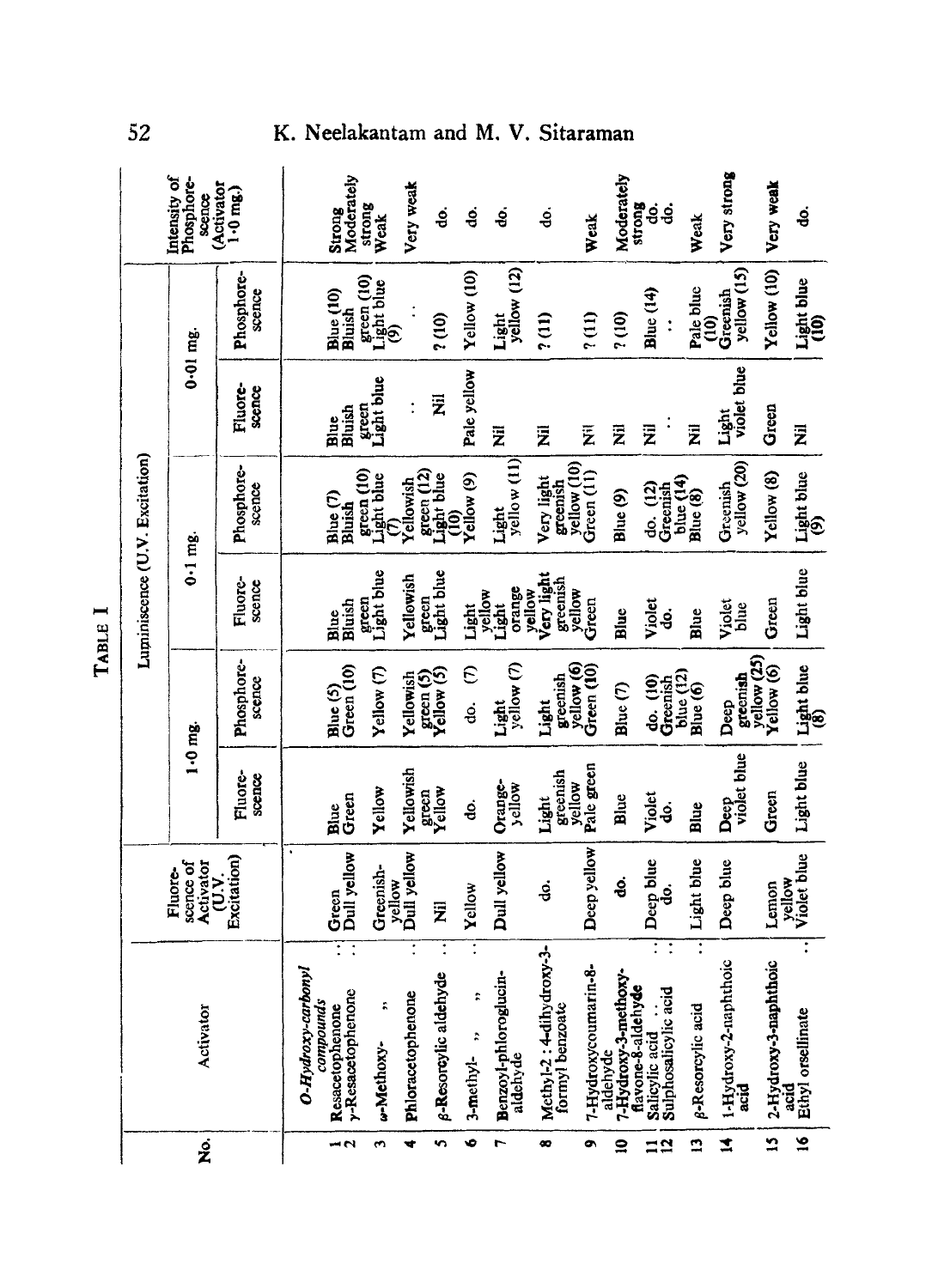|                             | Phenols                                                                                |                      |                            |                                            |                      |                                      |                                             |                                                          |                                                              |
|-----------------------------|----------------------------------------------------------------------------------------|----------------------|----------------------------|--------------------------------------------|----------------------|--------------------------------------|---------------------------------------------|----------------------------------------------------------|--------------------------------------------------------------|
| $\mathbf{r}$                | Ξ<br>Catechol                                                                          | Ž                    | $\bar{z}$                  | Pale blue<br>$\widehat{a}$                 |                      |                                      | $\ddot{\cdot}$                              | ÷                                                        | ġ.                                                           |
| ឨឨឨឨឨឨ                      | Ţ<br>Ξ<br>$\ddot{\cdot}$<br>Hydroquinone<br>Pyrogallol<br>Phloroglucinol<br>Resorcinol | Violet blue<br>ž     | $\bar{z}$                  | වූදිදුදි<br>$\frac{6}{10}$<br>Ś.<br>ġ<br>용 |                      | $\ddot{\cdot}$<br>$\ddot{\cdot}$     | $\ddot{\cdot}$<br>$\ddot{\phantom{a}}$<br>÷ | $\ddot{\cdot}$<br>$\ddot{\phantom{a}}$<br>$\ddot{\cdot}$ | gg<br>ė.                                                     |
|                             | Τ<br>Τ<br>$\ddot{\cdot}$<br>a-Naphthol<br>6-Naphthol                                   | .<br>Zåzz            | Pale blue<br>Violet<br>Nil | coloured<br>Cream<br>용<br>Ś.               | rritti               | $\ddot{\cdot}$<br>$\ddot{\cdot}$     | $\ddot{\cdot}$<br>$\ddot{\phantom{a}}$      | $\ddot{\cdot}$<br>$\ddot{\cdot}$<br>$\ddot{\cdot}$       | Weak<br>Very weak<br>÷.                                      |
| Z4                          | $\overline{\cdot}$<br>Umbelliferone and<br>dertvatives<br>Umbelliferone.               | Light<br>violet blue | Deep<br>violet             | yellow (22)<br>Greenish<br>ම               | Violet               | Greenish                             | Light                                       | <b>Greenish</b>                                          | Very strong                                                  |
| $\boldsymbol{z}$            | 4-Methyl-umbelliferone                                                                 | Deep                 | Deep                       | Bluish                                     | Violet               | yellow (20)<br><b>Bluish</b>         | violet<br>Light                             | yellow (18)<br>Bluish                                    | Very strong                                                  |
| 26                          | 4:8-Dimethyl-umbelli-                                                                  | violet<br>Nil        | violet<br>၌                | Deep green<br>(30)<br>green (30)           | ခွ                   | Deep green<br>$(27)$<br>green (25)   | violet<br>Bluish                            | green (20)                                               | ġ.                                                           |
| 21                          | 8-Allyl-umbelliferone<br>ferone                                                        | Blue                 | Deep violet-               | Greenish                                   | Violet blue          | Greenish                             | violet<br>Light                             | Deep green<br>(24)<br>Pale green<br>(14)                 | ġ                                                            |
| $\boldsymbol{z}$            | 5-Methyl-3-carboxyethyl-<br>umbelliferone                                              | Green                | ş<br>blue                  | $y$ ellow $(18)$<br>do. $(22)$             | န္ပ                  | $\widetilde{a}$<br>yellow (16)<br>දු | violet blue<br>၌                            | $\mathfrak{S}$<br>ġ                                      | ġ.                                                           |
| 29                          | Miscellaneous compounds<br>Vanillin                                                    | $\bar{\bar{z}}$      | Greenish-                  | Pale blue                                  | $\ddot{\cdot}$       |                                      |                                             | $\ddot{\cdot}$                                           | Very weak                                                    |
| ន្លុ <sub>ត</sub>           | m-hydroxy-benzoic acid<br>Isovanillin                                                  | Zij<br>Bluish        | Greenish<br>yellow<br>Blue | Blue (6)<br>ତ୍ର                            | $\ddot{\phantom{0}}$ | ÷                                    | $\ddot{\cdot}$                              | $\ddot{\cdot}$                                           | ခွဲ                                                          |
|                             |                                                                                        | pink                 | yellow                     | yellow (15)<br>Greenish                    |                      | $\ddot{\phantom{1}}$                 |                                             | $\ddot{\cdot}$                                           | than with<br>Strong;<br>greater                              |
| $\mathfrak{L}$              | p-Hydroxy-benzoic acid                                                                 | Blue                 | Pale violet                | <b>Blue</b> (15)                           | $\ddot{\cdot}$       |                                      |                                             |                                                          | strong; less<br>Moderately<br>than with<br>salicylic<br>acid |
| $\boldsymbol{\mathfrak{B}}$ | Ξ<br>Mandelic acid                                                                     | $\bar{\bar{z}}$      | Ξ                          | Pale blue<br>$\mathbf{a}$                  | $\vdots$             |                                      | $\ddot{\cdot}$                              | $\ddot{\cdot}$                                           | Very weak<br>salicylic<br>acid                               |
| $\frac{4}{3}$               | $\ddot{\cdot}$<br><b>Benzoin</b>                                                       | Orange-              | $\bar{\bar{z}}$            | $\widehat{=}$<br>န္ပ                       |                      |                                      |                                             |                                                          | <u>ද</u>                                                     |
| æ                           | hoxy-7-<br>hydroxy-chromone<br>2-Methyl-3-met                                          | yellow<br>Nil        | Deep violet                | Yellow (10)                                | Deep violet          | Yellow (10)                          | Deep violet                                 | Yellow (10)                                              | Strong                                                       |
| æ                           | 3-Benzoyl-7-hydroxy-<br>flavone                                                        | $\bar{\bar{z}}$      | Greenish                   | Pale blue<br>$\widehat{a}$                 | Pale green           | Pale blue<br>$\widehat{\Xi}$         | Pale green                                  | Pale blue                                                | ģ.                                                           |
| $\mathfrak{L}$              | ydroxy-<br>6: 8-Diallyl-7-hy<br>flavone                                                | Yellow               | yellow<br>දු               | blue $(11)$<br>Greenish                    | Greenish<br>blue     | blue(11)<br>Greenish                 | Greenish<br>blue                            | blue $(12)$<br>Greenish<br>$\widehat{\mathbf{e}}$        | Moderately<br>strong                                         |
|                             |                                                                                        |                      |                            |                                            |                      |                                      |                                             |                                                          |                                                              |

## Luminiscence in the Solid State-Boric Acid as Base-I

53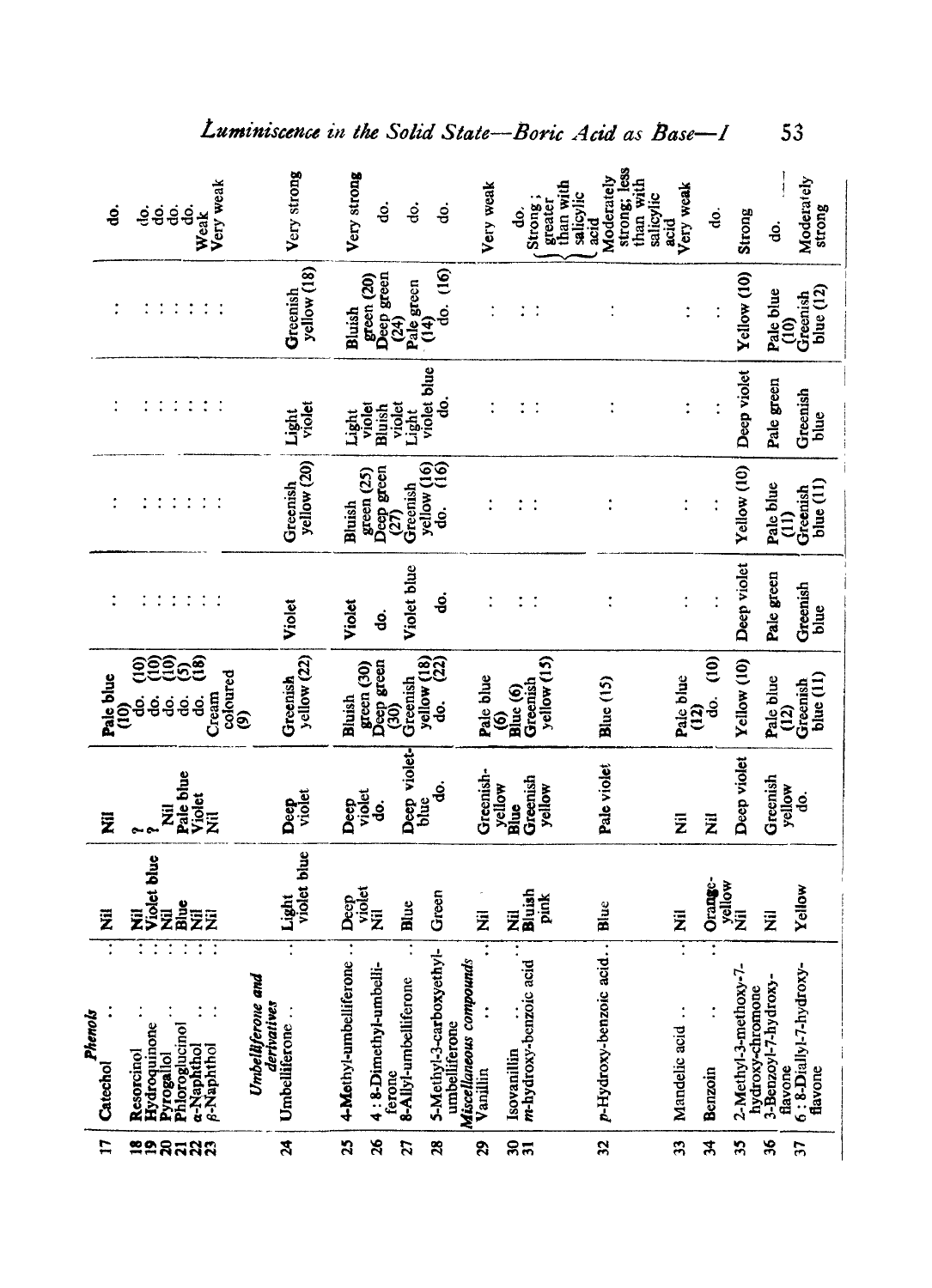|                                | Intensity of<br>Phosphore-<br>scence           | (A <sub>citvator</sub><br>0.2 mg.) | Very weak                 | န္ပ                             | do.<br>Weak<br>ခွဲ                                                                                                                                                                        | Weakest                              | ġ                                    | Very weak                         |
|--------------------------------|------------------------------------------------|------------------------------------|---------------------------|---------------------------------|-------------------------------------------------------------------------------------------------------------------------------------------------------------------------------------------|--------------------------------------|--------------------------------------|-----------------------------------|
|                                | $0.002$ mg.                                    | Phosphore-<br>scence               | ê,                        |                                 |                                                                                                                                                                                           | (10)                                 | Yellow (7)                           | $\widehat{\mathbf{e}}$<br>ė.      |
|                                |                                                | Fluore-<br>scence                  | ž                         |                                 | Nil<br>Light yellow Yellow (11)<br>Nil<br>Deep blue Blue (9)<br>Deep blue Blue (9)                                                                                                        | Ż                                    | Yellow                               | 艺                                 |
|                                |                                                | Phosphore-<br>scence               | $\frac{6}{3}$             | Pale blue                       | $\begin{array}{c}\n(10) \\ \text{Yellow (8)} \\ \text{do.} \\ \text{Blue (8)}\n\end{array}$                                                                                               | do. (10)                             | Yellow <sub>(7)</sub>                | $\phi$ . (7)                      |
| Luminiscence (U.V. Excitation) | $0.02$ mg.                                     | Fluore-<br>scence                  | Green                     | Yellowish                       | $\begin{array}{c}\n\mathbf{green} \\ [ \text{Light yellow} ]\n\end{array}$<br>$\begin{array}{c}\n1.2 \text{ depth} \\ 1.2 \text{ depth} \\ - \text{ depth} \\ - \text{blue}\n\end{array}$ | $\overline{\overline{z}}$            | Yellow                               | greenish<br>yellow<br>Light       |
|                                |                                                | Phosphore-<br>scence               | Greenish                  | yellow (5)<br>Pale blue (9)     | Yellow $(5)$<br>do. $(9)$<br>Blue $(8)$                                                                                                                                                   | $\frac{1}{2}$                        | 艺                                    | Orange red<br>(5)                 |
|                                | $0.2$ mg.                                      | Fluore-<br>scence                  | Greensh                   | yellow<br>Yellowish             | Deep yellow<br>Deep blue<br>green<br>Yellow                                                                                                                                               | <b>Bright</b>                        | orange<br>yellow<br>Orange<br>yellow | Orange red                        |
| Fluore-                        | Activator<br>(U.V.<br>Excitation)<br>scence of |                                    | Red                       | Orange                          | Nil<br>Light red<br>Lemon<br>yellow                                                                                                                                                       | Ż                                    | Orange red                           | Deep orange                       |
| Activator                      |                                                |                                    | <b>Flavonols</b><br>Morin | $\overline{\cdot}$<br>Quercetin | $\ddot{\cdot}$<br>Quercetagetin<br>Cannabiscetin<br>7-Methoxy-flavonol                                                                                                                    | a-Hydroxy-anthraquinones<br>Alizatin | Quinizarin                           | $\overline{\cdot}$<br>Anthrarufin |
|                                |                                                |                                    | 2                         | 4<br>n                          | ढ                                                                                                                                                                                         | $\overline{r}$                       | 8                                    |                                   |

TABLE II

54

# K. Neelakantam and M. V. Sitaraman